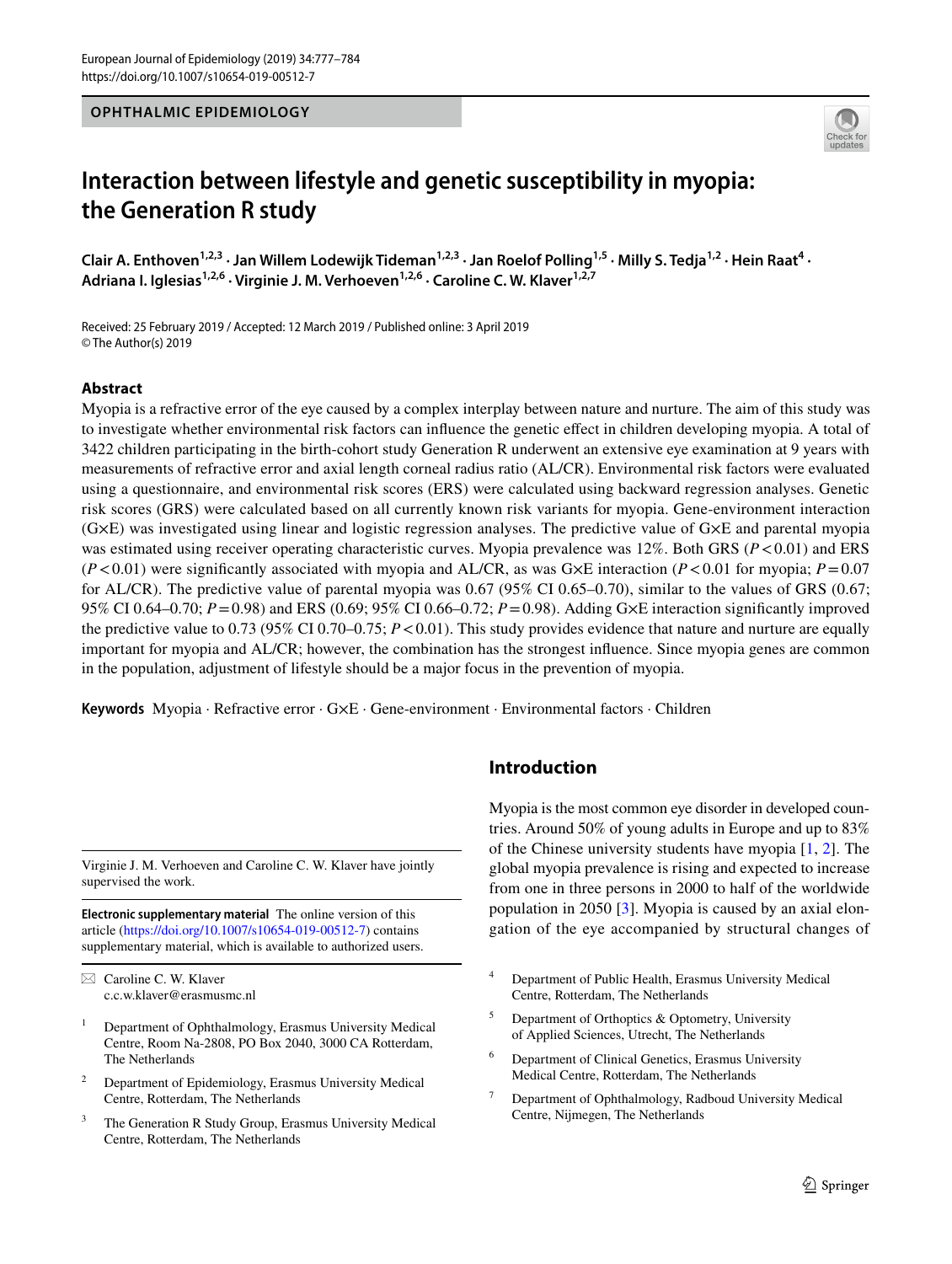the retina and choroid. Although myopia can be optically corrected, it is associated with an increased risk of visual impairment and blindness later in life due to retinal complications such as myopic macular degeneration, cataract and glaucoma [[4\]](#page-6-3). A higher degree of myopia results in an earlier onset of retinal complications [\[5](#page-6-4)].

Myopia is caused by a complex interplay between nature and nurture [\[6\]](#page-6-5). Recently, large genome-wide association studies have identifed 161 independent loci for refractive error, which explain 8% of the variance of spherical equivalent in adults and can discriminate myopia from hyperopia with a 0.77 accuracy [\[7](#page-6-6), [8\]](#page-6-7). Established environmental risk factors that have been associated with myopia include extended near work and minimal outdoor exposure [\[9](#page-6-8)[–11](#page-6-9)], and lifestyle in childhood is most likely the major cause of the rapid rising prevalence. Whether lifestyle can alter the outcome of a genetic susceptibility for myopia is currently unsettled. Several studies in adults have demonstrated geneenvironment interactions for refractive error, in particular with education  $[12–15]$  $[12–15]$  $[12–15]$  $[12–15]$ . However, whether this reflects a certain lifestyle in childhood is unclear and G×E interaction studies in children have been limited [\[13](#page-6-12), [14](#page-6-13), [16](#page-6-14), [17](#page-7-0)].

Children with an early onset of myopia are most likely to develop high myopia [\[18](#page-7-1), [19](#page-7-2)]. Postponing myopia onset or, even better, preventing the onset can be achieved by lifestyle factors, such as spending many hours outdoors [\[20,](#page-7-3) [21\]](#page-7-4). As changing habits is extremely difficult  $[22]$  $[22]$  $[22]$ , knowledge on susceptibility may help children at risk to adhere lifestyle advice. This knowledge may be acquired by assessing parental myopia or calculating a genetic risk score when DNA analysis is feasible [[7](#page-6-6), [8](#page-6-7), [17,](#page-7-0) [23\]](#page-7-6). Whether the latter has additional value is currently unknown.

In the Generation R birth cohort, we previously created a prediction model for myopia based on time spent outdoors, sports participation, number of books read per week, time spent reading, parental myopia, and ethnicity [[24\]](#page-7-7). In the current analysis, we implemented known genetic factors to study gene-environment interactions using genetic and environmental risk scores. We also investigated the relationship between parental myopia and genetic and environmental factors and assessed the predictive value of these variables to identify children at risk for early onset myopia.

## **Methods**

#### **Study population: generation R**

Generation R is a population-based prospective cohort of 9778 pregnant women and their children who were born between April 2002 and January 2006 in Rotterdam, The Netherlands. The exact methodology of the Generation R study has been described elsewhere [\[25,](#page-7-8) [26\]](#page-7-9). Children

were invited to the research center at the age 9 years. Of the initial cohort, 5862 (60%) children participated at the age of 9 years. Genetic data was available for 5731 children, and 3422 of them received eye measurements (58%). The study protocol was approved by the Medical Ethical Committee of the Erasmus Medical Centre, Rotterdam (MEC 217.595/2002/20), and conducted according to the Declaration of Helsinki. Written informed consent was obtained from all participants.

#### **Eye measurements**

Automated cycloplegic refraction was performed in a random sample of children (42%). Two drops (three in case of dark irises) of cyclopentolate (1%) with 5 min interval were dispensed at least 30 min before refractive error measurement. Pupil diameter was  $\geq 6$  mm at the time of measurement. Children with a visual acuity of more than 0.1 logarithm of the minimum angle of resolution at a 3-m distance by means of the Early Treatment Diabetic Retinopathy Study method in at least 1 eye or children with an ophthalmologic history were referred to an ophthalmologist or orthoptist to identify myopia [\[27\]](#page-7-10). Children with visual acuity of 0.1 logarithm of the minimym angle of resolution or less or no glasses or ophthalmic history were classifed as nonmyopic [[28,](#page-7-11) [29](#page-7-12)]. Spherical equivalent (SER) was calculated as the sum of the full spherical value and half of the cylindrical value. Myopia was defined as SER  $≤$  -0.50 diopter in at least one eye. Since SER was not available for the whole sample, the axial length/corneal radius (AL/CR) ratio was used as a proxy for refractive error. Ocular biometry was measured by Zeiss IOL-master 500 (Carl Zeiss MEDITEC IOL-master, Jena, Germany). For axial length (AL) fve measurements per eye were averaged to mean AL. Three measurements of corneal radius (K1 and K2) were taken of both eyes, and mean corneal radius was calculated (CR). Mean AL/CR ratio was calculated by dividing AL (mm) by CR (mm) for both eyes, divided by two.

#### **Environmental variables**

Environmental variables were measured using a questionnaire flled in by the parents when the child was 9 years old. For outdoor exposure, the questions "how many days per week does your child play outside" and "how long does your child approximately play outside per day" were asked. Mean daily outdoor exposure was calculated by multiplying the number of days by time in minutes divided by seven. Walking or cycling to and from school was processed similarly. Outdoor exposure was calculated as the sum of playing outside and walking or cycling to and from school. For computer use and watching television, the question "how much time does your child use the computer/watch television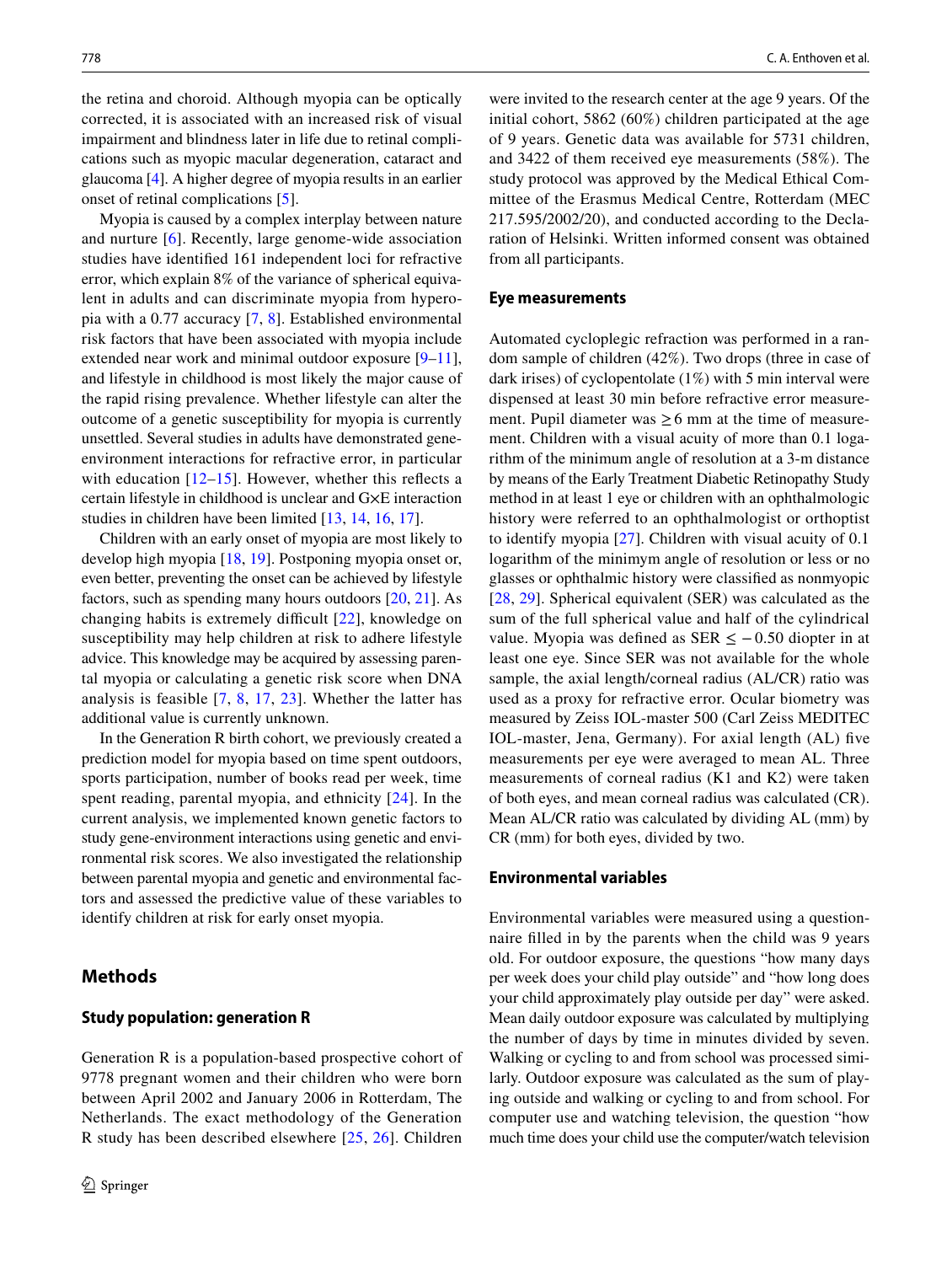in the morning/afternoon/evening" was asked for weekdays and weekend days separately. Mean daily computer use and watching television was calculated by dividing the total time per week by seven. Time spent reading was asked per week (never,<5 h/week, 5–10 h/week, 11–15 h/week or>15 h/ week), number of books read per week (<1 or  $1 \geq$  per week) and reading distance was asked and categorised in  $<$  30 cm or≥30 cm. For parental myopia, 0, 1 or 2 myopic parents was registered by questionnaire.

### **Environmental risk score**

Outdoor exposure, books per week, computer use, reading time and watching television were standardized into a mean of 0 en standard deviation of 1. A multivariate regression model including reading distance, outdoor exposure, number of books per week, computer use, time reading and watching television and interaction effects between them were tested. Backward linear regression analyses were performed until the fnal model only included signifcant environmental risk factors  $(P < 0.05)$ . Environmental risk scores (ERS) were computed for each individual using the beta-coefficients of the fnal multivariate regression model multiplied by the standardized values of the risk factors.

#### **Genotyping and quality control**

Genotyping and quality control were performed as described in Medina-Gomez C et al. [[30\]](#page-7-13). In summary, blood samples were taken from cord blood at birth or venepuncture at the age of 6 years during their visit at the research center. Genotyping was performed with the Illumina HumanHap 610 (at birth) or 660 (at age 6 years) Quad Chips. Quality control procedures were performed using PLINK [\[31](#page-7-14)]. Filters were used for marker call rate (calling  $< 0.2 - < 0.05$ ), minor allele frequency (MAF) $\geq$ 1%, and deviation from Hardy–Weinberg equilibrium  $(P < 10^{-6})$ . Additional quality control steps included checks for excess heterozygosity, sex mismatch, relatedness and missing data.

### **Genetic risk scores**

GRS were computed using the summary statistics from a large meta-analysis [[7\]](#page-6-6). We incorporated genetic variants with minor allele frequency greater than 1% and an imputation information score greater than 0.5 or minimac  $\mathbb{R}^2$ greater than 0.8. *P* value based clumping was performed in PLINK using one genetic variant per linkage disequilibrium region [[32\]](#page-7-15). Genetic variants with an r-squared smaller than 0.2 and a physical-distance over 500 kb, excluding the major histocompatibility complex region, were selected. For each individual, GRS values were calculated in PLINK across the following strata of *P*-value thresholds:  $5.0 \times 10^{-8}$ ,  $5.0 \times 10^{-7}$ ,  $5.0 \times 10^{-6}$ ,  $5.0 \times 10^{-5}$ ,  $5.0 \times 10^{-4}$ , 0.005, 0.01, 0.05, 0.1, 0.5, 0.8 and 1.0. The proportion of variance of AL/CR explained by each GRS model was calculated as the diference in the r-squared between two linear regression models: one in which AL/ CR was regressed on age, sex and the frst ten principal components, and the other also including the GRS as an additional covariate.

## **Gene‑environment interaction and correlation**

Gene-environment interaction (G×E) is defned as a diferent efect of a genotype on disease risk in persons with different environmental exposures. In contrast, gene-environment correlation (rGE) refers to the association of diferent genotypes on environments, in other words individuals are selectively exposed to diferent environments based on their genetics. Presence of rGE could confound G×E interaction analyses and was therefore assessed [[33](#page-7-16), [34\]](#page-7-17).

#### **Statistical analyses**

Myopia yes/no was considered the dichotomous outcome variable; AL/CR was used as the continuous outcome. Association analyses were based on cross-sectional data, and prevalence odds ratios were used to represent risk of myopia. Participants with myopia were compared to controls with respect to age, sex, ethnicity, AL/CR and environmental factors using t-tests for continuous variables and Chi square tests for binary variables. Missing information on the covariates varied between 0 and 36% (Table [1\)](#page-3-0). Multiple imputation procedures were performed to replace missing covariates for the most likely values to avoid bias in the analyses using multivariate imputations by chained equations (MICE) [[35](#page-7-18)]. GRS and ERS were computed using linear regression analyses and the proportion of phenotypic variance of AL/CR explained was computed using the  $R^2$  minus the reference model including age, sex and ethnicity and frst ten principal components. Linear regression (for AL/CR) and logistic (for myopia) analyses were performed to test for G×E interactions and rGE correlations, adjusted for age, sex and frst ten principal components. Sensitivity analyses were performed for G×E interaction restricted to European children to capture ethnicity-related diferences in lifestyle risk factors. The predictive value (area under the receiver operating characteristic curve, AUC) of myopia versus no myopia was calculated for parental myopia, ERS, GRS and combinations of them using pROC package in  $R$  [[36](#page-7-19)]. All analyses were performed in SPSS software version 24.0 and R statistical software version 1.1.456 [[37](#page-7-20), [38\]](#page-7-21).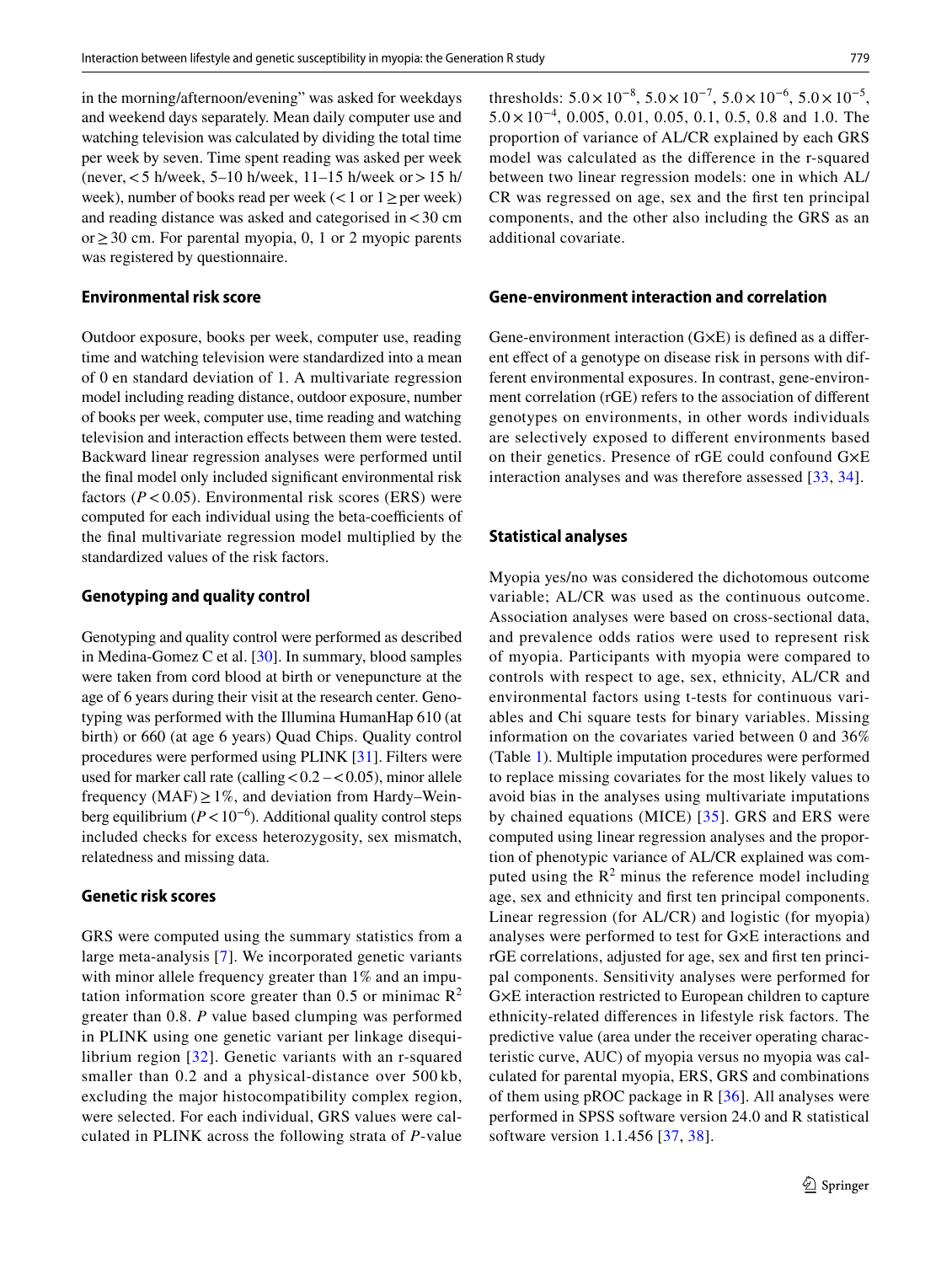<span id="page-3-0"></span>**Table 1** General characteristics

| 780 | C. A. Enthoven et al |
|-----|----------------------|

| Generation R cohort $(N = 3422)^a$         |              | Missing $(\%)$ | Myopia<br>$(N = 391)$ | No myopia ( $N = 2900$ ) P-value <sup>b</sup> |                  |  |
|--------------------------------------------|--------------|----------------|-----------------------|-----------------------------------------------|------------------|--|
| Myopia $(\%)$                              | 11.9         | $\overline{4}$ |                       |                                               |                  |  |
| Age $(\pm SD; \text{years})$               | 9.79(0.34)   | $\theta$       | 9.82(0.36)            | 9.79(0.33)                                    | 0.05             |  |
| Sex $(\% \varphi)$                         | 50.8         | $\overline{0}$ | 51                    | 51                                            | 0.41             |  |
| Ethnicity (% EUR)                          | 87.8         | $\Omega$       | 78.0                  | 89.3                                          | < 0.01           |  |
| $AL/CR$ ( $\pm SD$ )                       | 2.97(0.10)   | $\overline{1}$ | 3.11(0.10)            | 2.95(0.08)                                    | < 0.01           |  |
| Reading distance ( $\%$ < 30 cm)           | 49.1         | 36             | 66.9                  | 46.6                                          | < 0.01           |  |
| Outdoor exposure (hr/day)                  | 1.09(0.75)   | 17             | 1.02(0.73)            | 1.09(0.75)                                    | 0.10             |  |
| Books per week $(\% > 1)$                  | 44.6         | 32             | 57.3                  | 43.0                                          | < 0.01           |  |
| Computer use (hr/day)                      | 0.72(0.78)   | 20             | 0.79(0.90)            | 0.72(0.77)                                    | 0.16             |  |
| Time reading $(\% > 5 \text{ h/wk})$       | 38.3         | 32             | 46.3                  | 37.1                                          | < 0.01           |  |
| Watching television (hr/day)               | 1.70(1.19)   | 20             | 1.78(1.38)            | 1.69(1.15)                                    | 0.25             |  |
| Parental myopia $(\% 1 \text{ and } \% 2)$ | 40.2<br>15.4 | 33             | 44.2<br>26.5          | 39.6<br>14.1                                  | < 0.01<br>< 0.01 |  |

<sup>a</sup>3406 participants with complete data on AL/CR and 3291 participants with complete data on myopia. Total amount of participants is 3422

b P-values are corrected for age and sex

*SD* standard deviation, *EUR* European; *AL*/*CR* axial length corneal curvature ratio; *hr*/*day* average hours per day. Missing information on the variables were imputed using multiple imputations, with the exemption of myopia and AL/CR

## **Results**

Data from 3422 children entered the analyses and a myopia prevalence of 12% was calculated (Table [1](#page-3-0)). Children with myopia were more often non-European, had more often a short reading distance, spent more time on reading, had a tendency towards spending less time outdoors and had more often 1 of 2 myopic parents than their peers (Table [1\)](#page-3-0). A backward regression model showed that outdoor exposure ( $P = 0.03$ ), reading distance ( $P < 0.01$ ) and number of books read per week  $(P < 0.01)$  were significantly associated with AL/CR (Table [2](#page-3-1)). No signifcant interactions were found between the environmental variables. ERS explained 1.1% of the variance of AL/CR and 2.1% of myopia (Table [3\)](#page-4-0).

G×E interaction was borderline signifcant for AL/CR  $(P=0.07)$  and significant for myopia  $(P<0.01)$ , indicating that the efect of GRS on AL/CR and myopia increased within higher levels of ERS (Table [3\)](#page-4-0). Analyses restricted to children with European ancestry showed similar results  $(P = 0.09$  for AL/CR and  $P < 0.01$  for myopia), indicating that ethnicity-related diferences in lifestyle did not bias the G $\times$ E results. Figure [1](#page-4-1) shows that the risk of myopia among subjects who were in the highest tertiles for GRS and ERS was increased (OR<sub>combined</sub>=1.23; 95%) CI 1.18–1.29), and was higher than multiplication of the risks among individuals with only one of these factors (OR<sub>combined</sub> for high GRS = 1.04; 95% CI 1.00–1.09; OR<sub>combined</sub> for high ERS = 1.06; 95% CI 1.01-1.11) (Table S3, Fig. [1](#page-4-1)).

A total of 243,261 genetic variants were available for the GRS, which ranged from *P*-value threshold 5.00E−08

<span id="page-3-1"></span>**Table 2** Full and backward regression model with environmental predictors for AL/CR

| $N = 3406$                       | Full regression model |           |            | Backward regression model |           |            |
|----------------------------------|-----------------------|-----------|------------|---------------------------|-----------|------------|
|                                  | Estimate              | <b>SE</b> | $P$ -value | Estimate                  | <b>SE</b> | $P$ -value |
| Outdoor exposure <sup>a</sup>    | $-0.004$              | 0.002     | 0.03       | $-0.004$                  | 0.002     | 0.03       |
| Reading time <sup>a</sup>        | 0.003                 | 0.002     | 0.16       |                           |           |            |
| Reading distance <sup>a</sup>    | $-0.007$              | 0.002     | < 0.01     | $-0.007$                  | 0.002     | < 0.01     |
| Watching television <sup>a</sup> | 0.000                 | 0.002     | 0.86       |                           |           |            |
| Computer use <sup>a</sup>        | 0.002                 | 0.002     | 0.30       |                           |           |            |
| Books per week <sup>a</sup>      | 0.005                 | 0.002     | 0.05       | 0.006                     | 0.002     | < 0.01     |

a Environmental variables are standardized and adjusted for age, sex and ethnicity

*Estimate* Beta-coefficient; *SE* standard error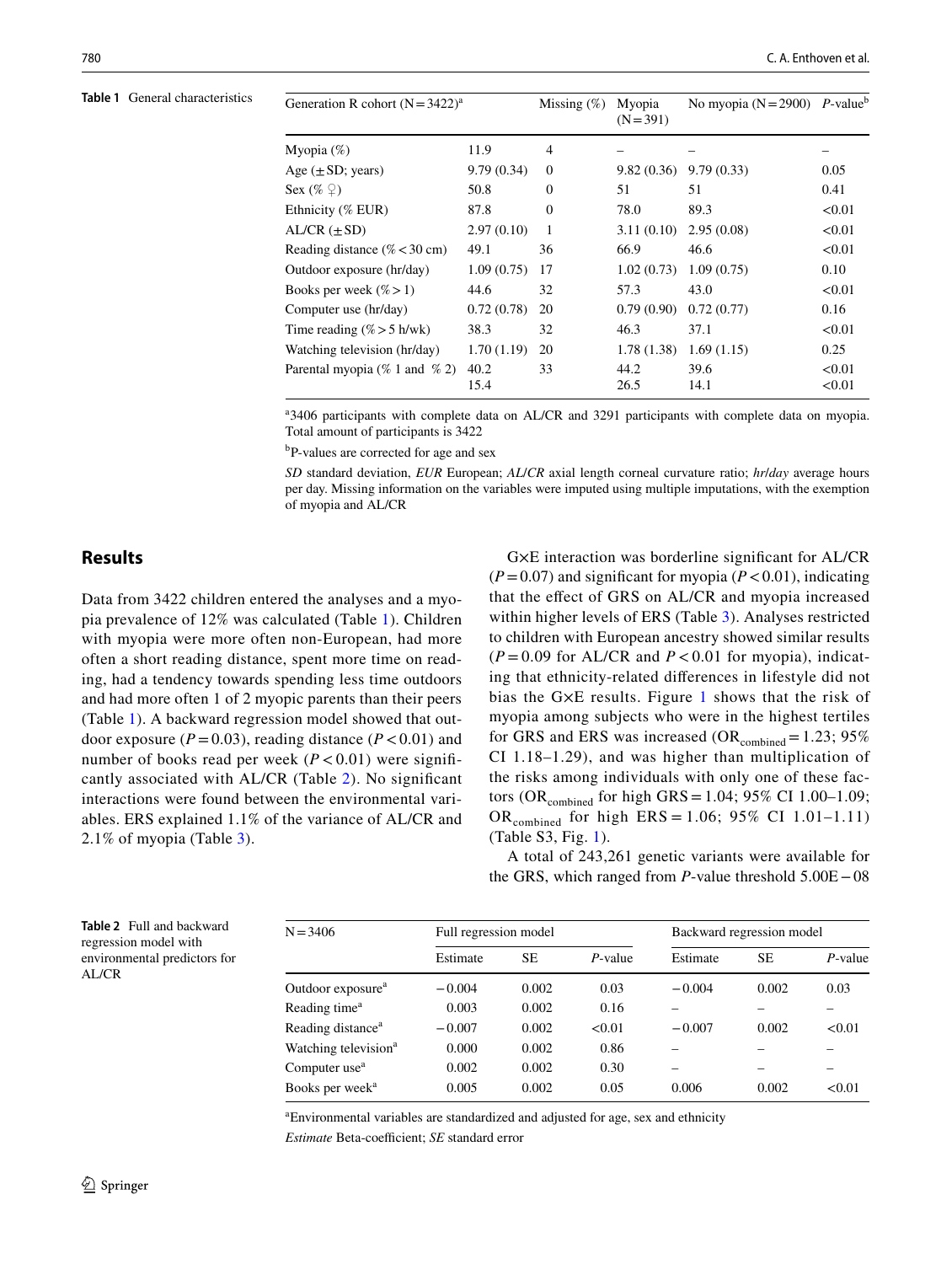<span id="page-4-0"></span>**Table 3** Variance explained by environmental risk score (ERS), genetic risk score (GRS) and the interaction term (ERS x GRS) for AL/CR and myopia

| $AL/CR (N = 3406)$           | <b>Variable</b>                       | <b>Estimate</b>         | SE                                                | P-value                    | Variance explained<br>$(\%)^f$            |
|------------------------------|---------------------------------------|-------------------------|---------------------------------------------------|----------------------------|-------------------------------------------|
| Reference model <sup>a</sup> | NA.                                   | NA.                     | NA.                                               | NA.                        | 1.9                                       |
| $ERS \text{ model}^b$        | ERS                                   | 0.010                   | 0.002                                             | < 0.01                     | 3.0                                       |
| $GRS \text{ model}^c$        | <b>GRS</b>                            | 0.017                   | 0.002                                             | < 0.01                     | 5.0                                       |
| $ERS + GRS \text{ model}$    | <b>ERS</b><br>GRS                     | 0.010<br>0.017          | 0.002<br>0.002                                    | < 0.01<br>< 0.01           | 6.0                                       |
| ERS x GRS model <sup>d</sup> | <b>ERS</b><br><b>GRS</b><br>ERS x GRS | 0.010<br>0.017<br>0.004 | 0.002<br>0.002<br>0.002                           | < 0.01<br>< 0.01<br>0.07   | 6.1                                       |
| Myopia $(N = 3291)$          | <b>Variable</b>                       | Odds ratio              | 95% CI                                            | P-value                    | Variance explained<br>$(\%)^{\mathrm{f}}$ |
| Reference model <sup>a</sup> | NA.                                   | NA.                     | NA.                                               | NA                         | 1.7                                       |
| $ERS \text{ model}^b$        | ERS                                   | 1.048                   | $1.035 - 1.061$                                   | < 0.01                     | 3.8                                       |
| GRS model <sup>c</sup>       | <b>GRS</b>                            | 1.045                   | $1.033 - 1.056$                                   | < 0.01                     | 4.3                                       |
| $ERS + GRS \text{ model}^d$  | <b>ERS</b><br><b>GRS</b>              | 1.046<br>1.043          | $1.033 - 1.058$<br>1.032-1.055                    | < 0.01<br>< 0.01           | 6.2                                       |
| ERS x GRS model <sup>e</sup> | <b>ERS</b><br><b>GRS</b><br>ERS x GRS | 1.046<br>1.043<br>1.024 | $1.033 - 1.058$<br>$1.032 - 1.055$<br>1.008–1.039 | < 0.01<br>< 0.01<br>< 0.01 | 6.7                                       |

a Reference model includes age, sex and ethnicity

<sup>b</sup>ERS adjusted for age, sex and ethnicity

c GRS adjusted for age, sex and frst 10 principal components

d ERS and GRS adjusted for age, sex and frst 10 principal components

e ERS, GRS and the interaction term ERS x GRS adjusted for age, sex and frst 10 principal components

<sup>f</sup>Explained variance is computed as: Nagelkerke $R^2 * 100\%$ 

*AL*/*CR* axial length corneal curvature ratio, *ERS* environmental risk score, *GRS* genetic risk score, *Estimate* Beta-coefficient, *SE* standard error, *NA* not applicable, 95% CI=95% confidence interval



<span id="page-4-2"></span>**Table 4** Association between parental myopia and environmental risk score and genetic risk score

| $N = 3422$                    | Estimate | SE    | P-value |
|-------------------------------|----------|-------|---------|
| ERS model <sup>a</sup>        |          |       |         |
| 1 myopic parent               | 0.083    | 0.043 | 0.06    |
| 2 myopic parents              | 0.160    | 0.067 | 0.02    |
| <b>GRS</b> model <sup>b</sup> |          |       |         |
| 1 myopic parent               | 0.225    | 0.044 | < 0.01  |
| 2 myopic parents              | 0.226    | 0.059 | < 0.01  |

a ERS adjusted for age, sex and ethnicity

<sup>b</sup>GRS adjusted for age, sex and first 10 principal components

*ERS* environmental risk score, *GRS* genetic risk score, *Estimate* betacoefficient, *SE* standard error

<span id="page-4-1"></span>**Fig. 1** Odds Ratio for myopia per GRS and ERS tertiles

(including 175 variants) to *P*-value threshold 1 (including 243,261 variants). The highest proportion of the variance explained by genetic variants was the stratum of GRS with *P*-value threshold 0.1 (Table S1), which included 65,426 variants for AL/CR (4.4%) and myopia (2.3%). Signifcant rGE was found from *P*-value threshold 5.00E−05 onwards ( $≥ 784$  variants) ( $β = 0.047$  to  $β = 0.062$ ,  $P < 0.01$  to  $P=0.03$ ), meaning this could bias the results of G×E analyses (Table S2). Therefore, GRS including only 175 genomewide significant variants were used for G×E analyses.

Parental myopia was associated with both ERS (1 myopic parent:  $β = 0.083$ ,  $P = 0.06$ ; 2 myopic parents:  $β = 0.160$ ,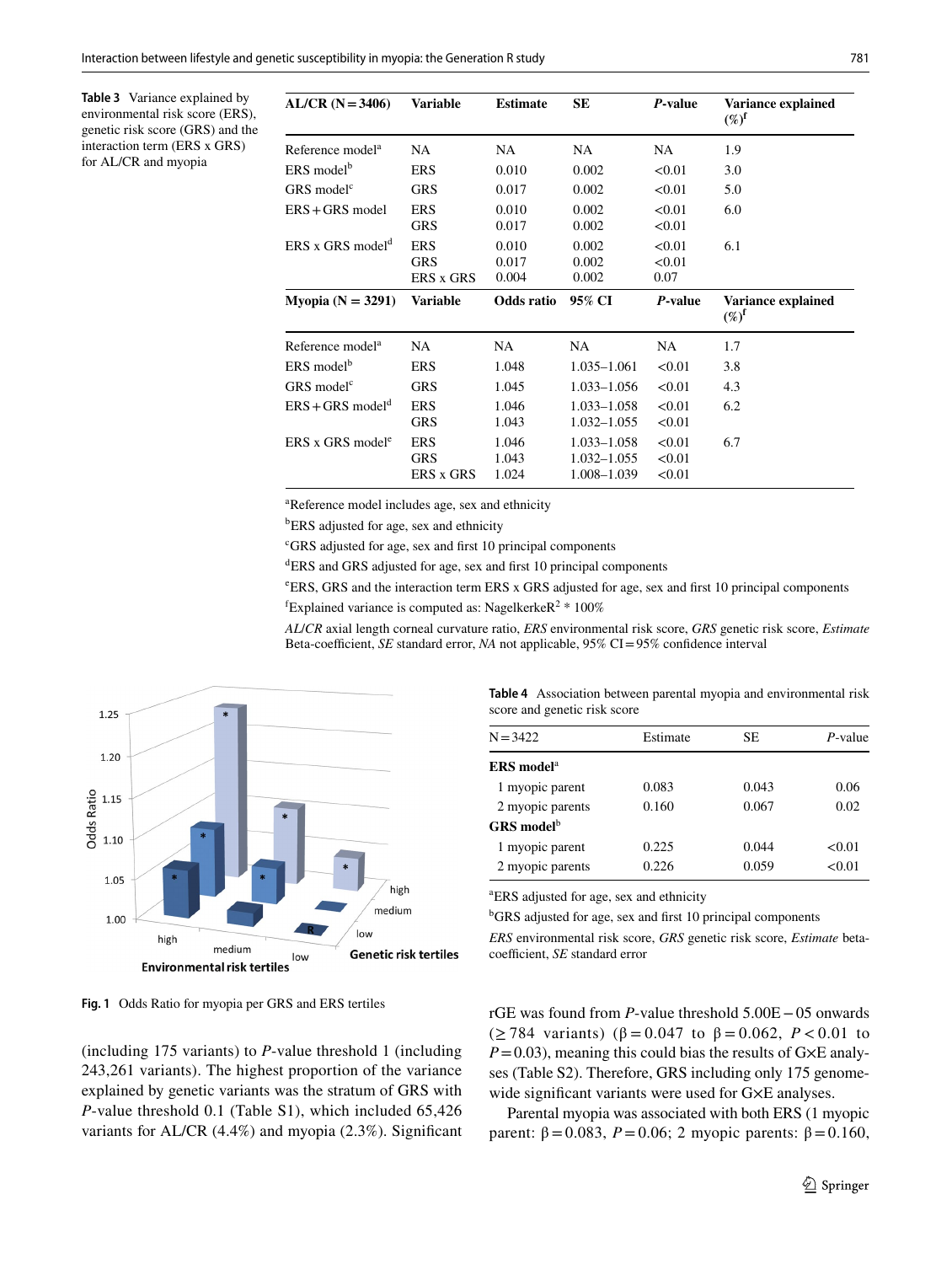*P*<0.01) and GRS (1 myopic parent:  $β = 0.225, P = 0.01; 2$ myopic parents:  $\beta = 0.226$ ,  $P < 0.01$ ), indicating that parental myopia comprises shared genetic and environmental factors (Table [4\)](#page-4-2). The prevalence of myopia was 8.3% among children without myopic parents, 13.7% among children with 1 myopic parent, and 18.4% among children with 2 myopic parents (P trend  $< 0.01$ ). The predictive value (calculated as area under the receiver operating characteristic curve, AUC) for parental myopia was 0.67 (95% CI 0.65–0.70), which was not statistically diferent from the AUC for GRS (0.67; 95% CI 0.64–0.70; *P*=0.98) or for ERS (0.69; 95% CI 0.66–0.72; *P*=0.98). Combining parental myopia with GRS, ERS or G×E, improved the AUC to 0.70, 0.71, and 0.73 respectively (95% CI 0.67–0.73; *P*<0.01; 95% CI 0.68–0.73; *P*<0.01; 95% CI 0.70–0.75; *P*<0.01; Table [5](#page-5-0)).

# **Discussion**

Within our sample of Dutch children aged 9 years old, we found a myopia prevalence of 12%. The risk profle of children who were myopic included high genetic load (high GRS) for myopia and AL/CR, and environmental risk factors such as short reading distance, reading > 1 book per week and<7 h outdoor exposure per week. Children with a high GRS in combination with high ERS had a greater risk of myopia compared to children with only one of these factors, and this gene-environment interaction was statistically signifcant. Parental myopia was associated with ERS as well as PRS, indicating shared genetic and shared environmental factors. The predictive value of parental myopia, ERS, and GRS, and G $\times$ E combined was 0.73, significantly higher than models with only one of these variables.

Our study had strengths and limitations. Strengths included the large dataset, the extensive evaluation of

<span id="page-5-0"></span>**Table 5** The predictive value (area under the receiver operating characteristic curve, AUC) of myopia versus no myopia

| $N = 3291$                               | <b>AUC</b> | 95% CI        | $P$ -value <sup>c</sup> |
|------------------------------------------|------------|---------------|-------------------------|
| Reference model <sup>a</sup>             | 0.63       | $0.60 - 0.66$ | < 0.01                  |
| Parental myopia model <sup>b</sup>       | 0.67       | $0.65 - 0.70$ |                         |
| GRS model <sup>b</sup>                   | 0.67       | $0.64 - 0.70$ | 0.78                    |
| ERS model <sup>b</sup>                   | 0.69       | $0.66 - 0.72$ | 0.98                    |
| $GRS +$ parental myopia <sup>b</sup>     | 0.70       | $0.67 - 0.73$ | < 0.01                  |
| $ERS + parental$ myopia <sup>b</sup>     | 0.71       | $0.68 - 0.73$ | < 0.01                  |
| $ERS*GRS + parental$ myopia <sup>b</sup> | 0.73       | $0.70 - 0.75$ | < 0.01                  |
|                                          |            |               |                         |

a Reference model includes age, sex and frst ten principal components

<sup>b</sup>Adjusted for age, sex and first ten principal components

c In comparison with the parental myopia model

*ERS* Environmental risk score, *GRS* genetic risk score, *AUC* area under de curve; 95% CI=95% confdence interval

lifestyle, the thorough genetic screen, and the young age of participants which enabled identifcation of determinants close to the onset of the trait. Our analyses were performed using continuous variables, which benefitted statistical power for the G×E investigation. Among limitations are the cross-sectional design of our study and the self-report of the environmental risk factors. Future studies incorporating real-time measurements of near work and outdoor exposure will facilitate more accurate evaluation.

Our study investigated the efect of GRS and ERS on myopia outcomes as single exposures as well as the combination. The GRS in this study was based on the stratum of genetic variants which best explained AL/CR and myopia (4.4% and 2.3%, respectively). Our former calculation was based on only 39 SNPs, and explained a much lower variance for AL/CR (0.7% at age 6 years and 3.7% in adults) [[39\]](#page-7-22). Other studies found 0.6% to 1.1% and 2.3% to 2.6% of the variance explained for spherical equivalent at age 7 and 15 years, respectively [[17](#page-7-0), [40](#page-7-23)].

With respect to ERS, we found signifcant associations for outdoor exposure, books per week, and reading distance with AL/CR. Number of books per week was highly correlated with reading time, and the association with the latter disappeared when both variables were included in the model. Watching television was not associated, and computer use appeared weakly associated but failed to reach statistical signifcance. This is in line with previous fndings [\[9](#page-6-8), [11,](#page-6-9) [24](#page-7-7), [41\]](#page-7-24). Despite the low proportion of variance explained by ERS (2.1% of myopia and 1.1% AL/CR), its predictive value was 0.69, comparable to earlier lifestyle studies in children [[23](#page-7-6), [24\]](#page-7-7).

Lifestyle can be genetically determined, and vice versa, familial risk can be driven by environmental factors. We tested the association between GRS and ERS, and found a signifcant correlation when 784 or more genetic variants (P-value threshold 5.00E −05, Table S2) were included in the GRS. This would imply that lifestyle may be partly genetically determined by variants involved in myopia, i.e. ERS may be a mediator in the association between GRS and myopia outcomes [[34\]](#page-7-17). A recently published paper provided evidence for a genetic correlation between myopia and IQ, and IQ may infuence behaviour leading to more near work and less outdoor exposure [\[42](#page-7-25)]. This correlation could confound a true G×E association, therefore, we studied the GRS stratum that did not associate with ERS. The results of the G×E analyses show that the effect of GRS on myopia outcomes is infuenced by environmental exposure.

Few G×E interactions for myopia were discovered in previous studies. Verhoeven et al. revealed a biological interaction between education and a GRS including 26 genetic variants for myopia [[12\]](#page-6-10). A genome-environment wide interaction study (GEWIS) found interaction between three genetic markers and education in adult Asian populations [[15\]](#page-6-11). A GEWIS for interaction with near work hinted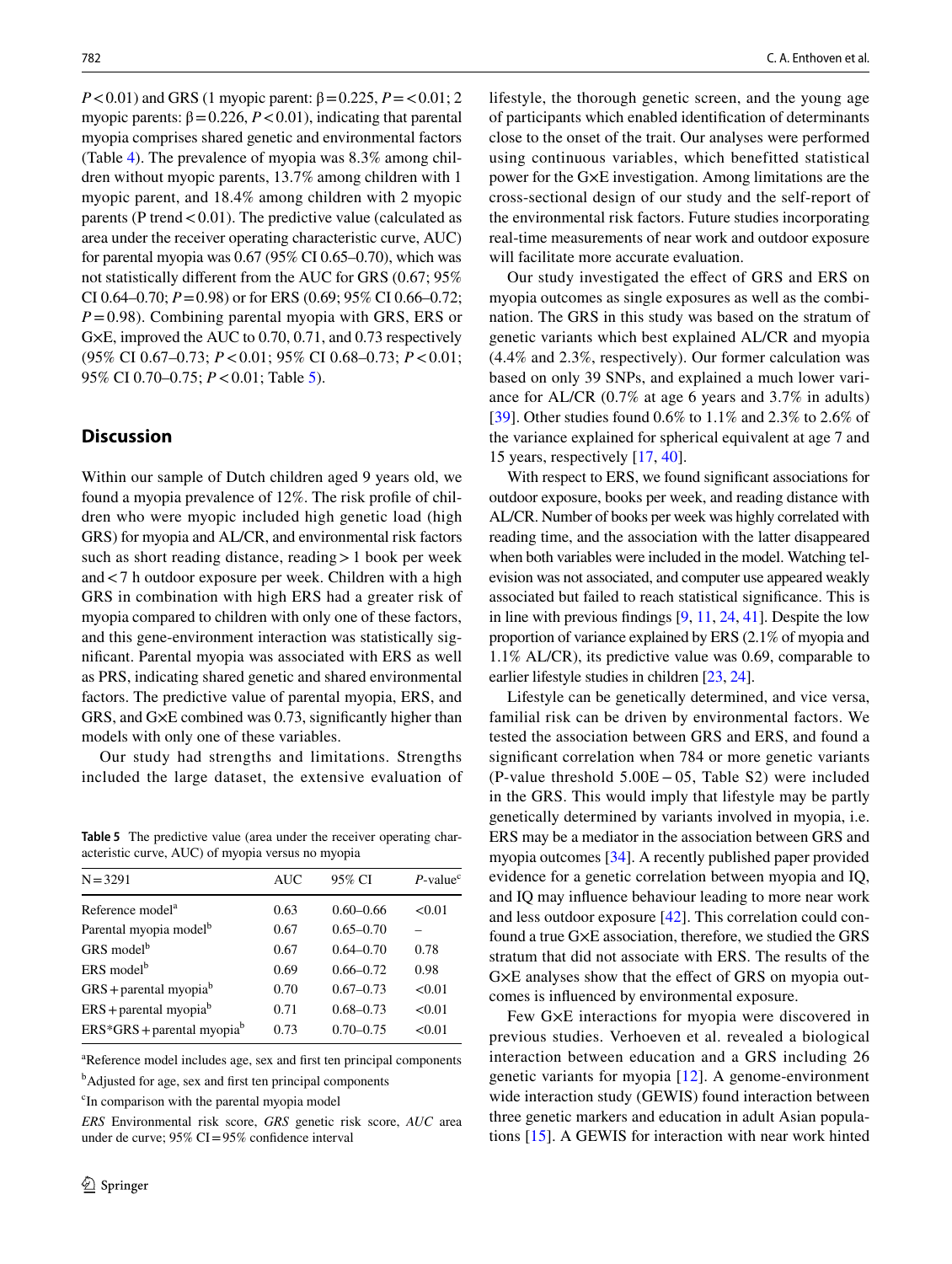towards an interaction with lifestyle, but the GRS failed to fnd evidence for interaction with near work or outdoor exposure [[15,](#page-6-11) [17](#page-7-0)]. Diferent from our study is that we created a continuous environmental risk score and genetic risk score including 175 variants, while near work and outdoor exposure in previous studies were used as dichotomous variables and individual SNPs or a GRS including 39 variants was used  $[15, 17]$  $[15, 17]$  $[15, 17]$  $[15, 17]$ .

Parental myopia has been an established risk factor for years. Our study underscores the statistical evidence that parental myopia represents genetic as well environmental risk factors. According to the results of this and other studies, the predictive value for parental myopia (0.67) is as good as GRS (0.67) or ERS (0.69) [\[23](#page-7-6), [43](#page-7-26)]. To date, genetic testing for young children is not feasible in a clinical setting nor at population level, hence, determination of GRS is unlikely to become a routine procedure. Ascertainment of parental myopia and ERS is much easier to detect children at risk of myopia before the onset. Clinicians encountering myopic parents with young children should raise awareness about prevention of myopia by lifestyle.

In conclusion, our findings add to the evidence that increased near work and lack of outdoor exposure in childhood significantly enhance the effect of myopia genes. Changing children's lifestyle in this digital era requires action from all of those involved in child raising, starting with increasing awareness by knowledge dissemination.

**Acknowledgements** The Generation R study is conducted by the Erasmus Medical Center in close collaboration with the School of Law and Faculty of Social Sciences of the Erasmus University Rotterdam, the Municipal Health Service Rotterdam area, Rotterdam, the Rotterdam Homecare Foundation, Rotterdam, and the Stichting Trombosedienst & Artsenlaboratorium Rijnmond (STAR-MDC), Rotterdam. We gratefully acknowledge the contribution of children and parents, general practitioners, hospitals, midwives and pharmacies in Rotterdam. The authors were supported by the following foundations: Oogfonds, ODAS, Uitzicht 2017-28 (LSBS, MaculaFonds, Oogfonds), Netherlands Organization for Scientifc Research (NWO; grant 91617076 to V.J.M.V. and grant 91815655 to C.C.W.K.) and European Research Council (ERC) under the European Union's Horizon 2020 research and innovation programme (grant 648268 to C.C.W.K.). The funding organisations had no role in the design or conduct of this research. They provided unrestricted grants. None of the authors have fnancial disclosures that relate to this manuscript.

**Open Access** This article is distributed under the terms of the Creative Commons Attribution 4.0 International License [\(http://creativeco](http://creativecommons.org/licenses/by/4.0/) [mmons.org/licenses/by/4.0/](http://creativecommons.org/licenses/by/4.0/)), which permits unrestricted use, distribution, and reproduction in any medium, provided you give appropriate credit to the original author(s) and the source, provide a link to the Creative Commons license, and indicate if changes were made.

# **References**

<span id="page-6-0"></span>1. Williams KM, Verhoeven VJM, Cumberland P, Bertelsen G, Wolfram C, Buitendijk GHS, et al. Prevalence of refractive error in Europe: the european eye epidemiology (E3) consortium. Eur J Epidemiol. 2015;30(4):305–15. [https://doi.org/10.1007/s1065](https://doi.org/10.1007/s10654-015-0010-0) [4-015-0010-0](https://doi.org/10.1007/s10654-015-0010-0).

- <span id="page-6-1"></span>2. Wei S, Sun Y, Li S, Hu J, Yang X, Lin C, et al. Refractive errors in University students in Central China: the Anyang University Students Eye Study. Investig Ophthalmol Vis Sci. 2018;59(11):4691–700.
- <span id="page-6-2"></span>3. Holden BA, Fricke TR, Wilson DA, Jong M, Naidoo KS, Sankaridurg P, et al. Global prevalence of myopia and high myopia and temporal trends from 2000 through 2050. Ophthalmology. 2016;123(5):1036–42.
- <span id="page-6-3"></span>4. Verhoeven VJM, Wong KT, Buitendijk GHS, Hofman A, Vingerling JR, Klaver CCW. Visual consequences of refractive errors in the general population. Ophthalmology. 2015;122(1):101–9. [https://doi.org/10.1016/j.ophtha.2014.07.030.](https://doi.org/10.1016/j.ophtha.2014.07.030)
- <span id="page-6-4"></span>5. Tideman JL, Snabel MC, Tedja MS, et al. Association of axial length with risk of uncorrectable visual impairment for europeans with myopia. JAMA Ophthalmology. 2016;134(12):1355–63.
- <span id="page-6-5"></span>Miraldi Utz V. Nature versus nurture: a systematic approach to elucidate gene–environment interactions in the development of myopic refractive errors. Ophthalmic Genet. 2017;38(2):117–21. <https://doi.org/10.1080/13816810.2016.1183216>.
- <span id="page-6-6"></span>7. Tedja MS, Wojciechowski R, Hysi PG, Eriksson N, Furlotte NA, Verhoeven VJM, et al. Genome-wide association meta-analysis highlights light-induced signaling as a driver for refractive error. Nat Genet. 2018;50(6):834–48.
- <span id="page-6-7"></span>8. Verhoeven VJM, Iglesias AI, Tedja MS, Leeuwen EM, Hysi PG, Wojciechowski R et al. Newly identifed genes for refractive error and risk of myopia. Poster session presented at the Association for Research in Vision and Ophthalmology (ARVO) conference; Baltimore, United States2017.
- <span id="page-6-8"></span>9. Tideman JWL, Polling JR, Hofman A, Jaddoe VWV, Mackenbach JP, Klaver CCW. Environmental factors explain socioeconomic prevalence diferences in myopia in 6-year-old children. Br J Ophthalmol. 2017. [https://doi.org/10.1136/bjophthalmol-2017-31029](https://doi.org/10.1136/bjophthalmol-2017-310292) [2](https://doi.org/10.1136/bjophthalmol-2017-310292).
- 10. Tideman JWL, Polling JR, Voortman T, Jaddoe VWV, Uitterlinden AG, Hofman A, et al. Low serum vitamin D is associated with axial length and risk of myopia in young children. Eur J Epidemiol. 2016;31(5):491–9. [https://doi.org/10.1007/s1065](https://doi.org/10.1007/s10654-016-0128-8) [4-016-0128-8](https://doi.org/10.1007/s10654-016-0128-8).
- <span id="page-6-9"></span>11. Huang H-M, Chang DS-T, Wu P-C. The association between near work activities and myopia in children—a systematic review and meta-analysis. PLoS ONE. 2015;10(10):e0140419.
- <span id="page-6-10"></span>12. Verhoeven VJM, Buitendijk GHS, Rivadeneira F, Uitterlinden AG, Vingerling JR, Hofman A, et al. Education infuences the role of genetics in myopia. Eur J Epidemiol. 2013;28(12):973–80. <https://doi.org/10.1007/s10654-013-9856-1>.
- <span id="page-6-12"></span>13. Wojciechowski R, Yee SS, Simpson CL, Bailey-Wilson JE, Stambolian D. Matrix metalloproteinases and educational attainment in refractive error: evidence of gene-environment interactions in the Age-Related Eye Disease Study. Ophthalmology. 2013;120(2):298–305.
- <span id="page-6-13"></span>14. Fan Q, Wojciechowski R, Kamran Ikram M, Cheng CY, Chen P, Zhou X, et al. Education infuences the association between genetic variants and refractive error: a meta-analysis of fve Singapore studies. Hum Mol Genet. 2014;23(2):546–54.
- <span id="page-6-11"></span>15. Fan Q, Verhoeven VJ, Wojciechowski R, Barathi VA, Hysi PG, Guggenheim JA, et al. Meta-analysis of gene-environment-wide association scans accounting for education level identifes additional loci for refractive error. Nat Commun. 2016;7:11008.
- <span id="page-6-14"></span>16. Tkatchenko AV, Tkatchenko TV, Guggenheim JA, Verhoeven VJM, Hysi PG, Wojciechowski R, et al. APLP2 regulates refractive error and myopia development in mice and humans. PLoS Genet. 2015;11(8):e1005432.